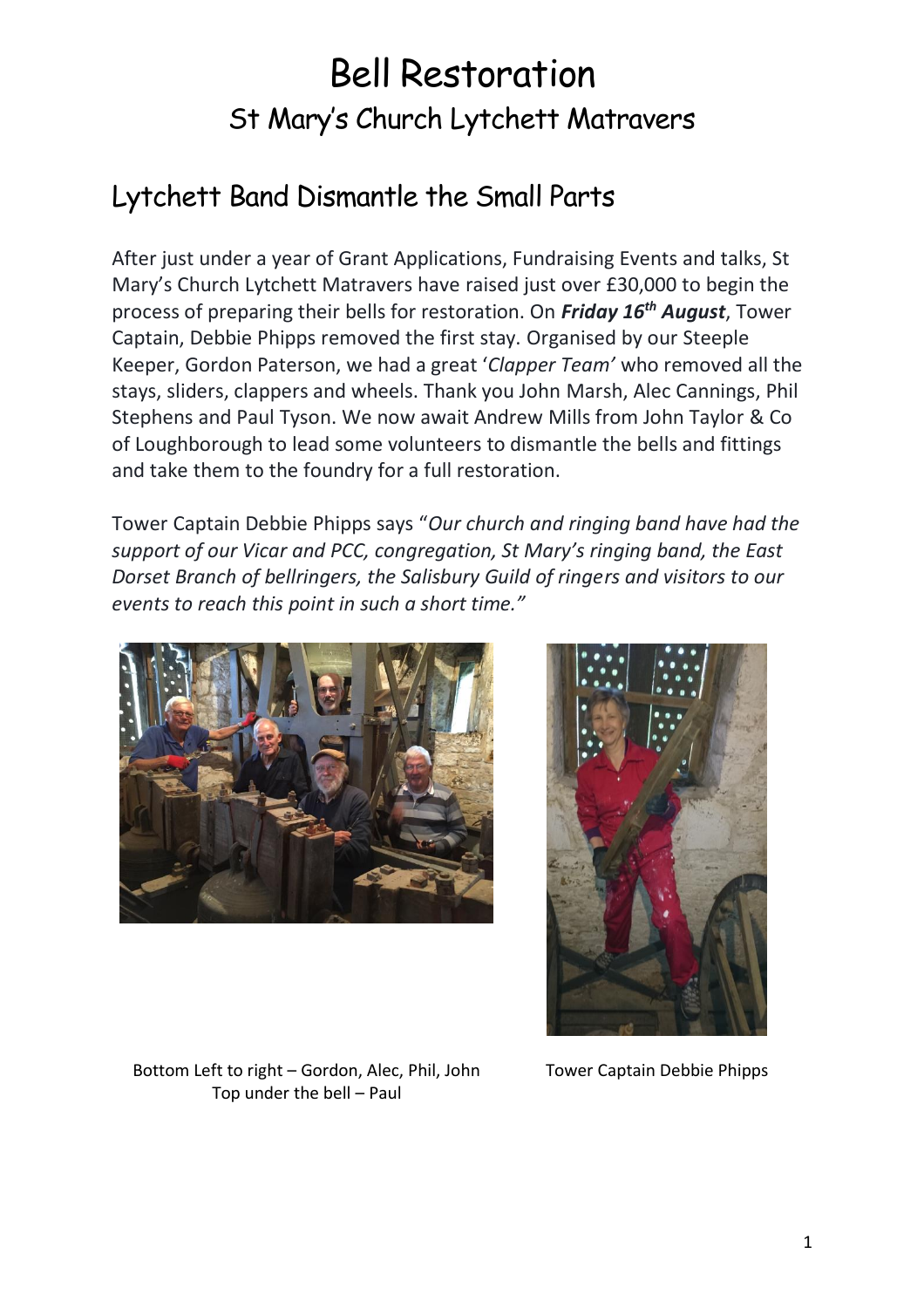## Bell Dismantling

Gordon our Steeple Keeper had purchased 2 hard hats for us to use and the men all had steel tipped shoes and gloves so health and safety was covered. There was a little trepidation about working over the open trapdoor so we will see how we got on with this later. Gordon had organised a rota of helpers and Debbie and Cathy had organised a rota of refreshment volunteers so on *Monday 19th August* we were all set with Gordon, John, Viv and Debbie to help.

*Andrew Mills* from Taylor's arrived around lunchtime to dismantle the bells. About the same time some scaffolding arrived to be used to gain access to the ringing chamber ceiling in order to cut a trapdoor. Beams and boards were also



delivered. Andrew had time for a quick cup of tea and Debbie made him a sandwich as he hadn't eaten all day but then he wanted to crack on. As it turned out the scaffolding was not required but the rope guide with beams balanced over the top was strong enough to support Andrew whilst cutting the trapdoor. Cathy and Pete popped in to see what was going

on and stayed quite a while as they were fascinated with the whole process. Once Andrew had made the trapdoor, Gordon and John were able to remove the loose floorboards from the belfry floor. They also removed some redundant pulleys. All finished by 6pm and time for a rest.

An early start by 8:30 on *Tuesday 20th*. This morning we had Gordon and Pete helping but John came as well as he enjoyed himself so much the day before. Cathy was due to be on refreshments but spend most of the day taking some great photos, Debbie came down so she didn't miss anything and managed to take some good videos on her iPhone and Viv also joined in!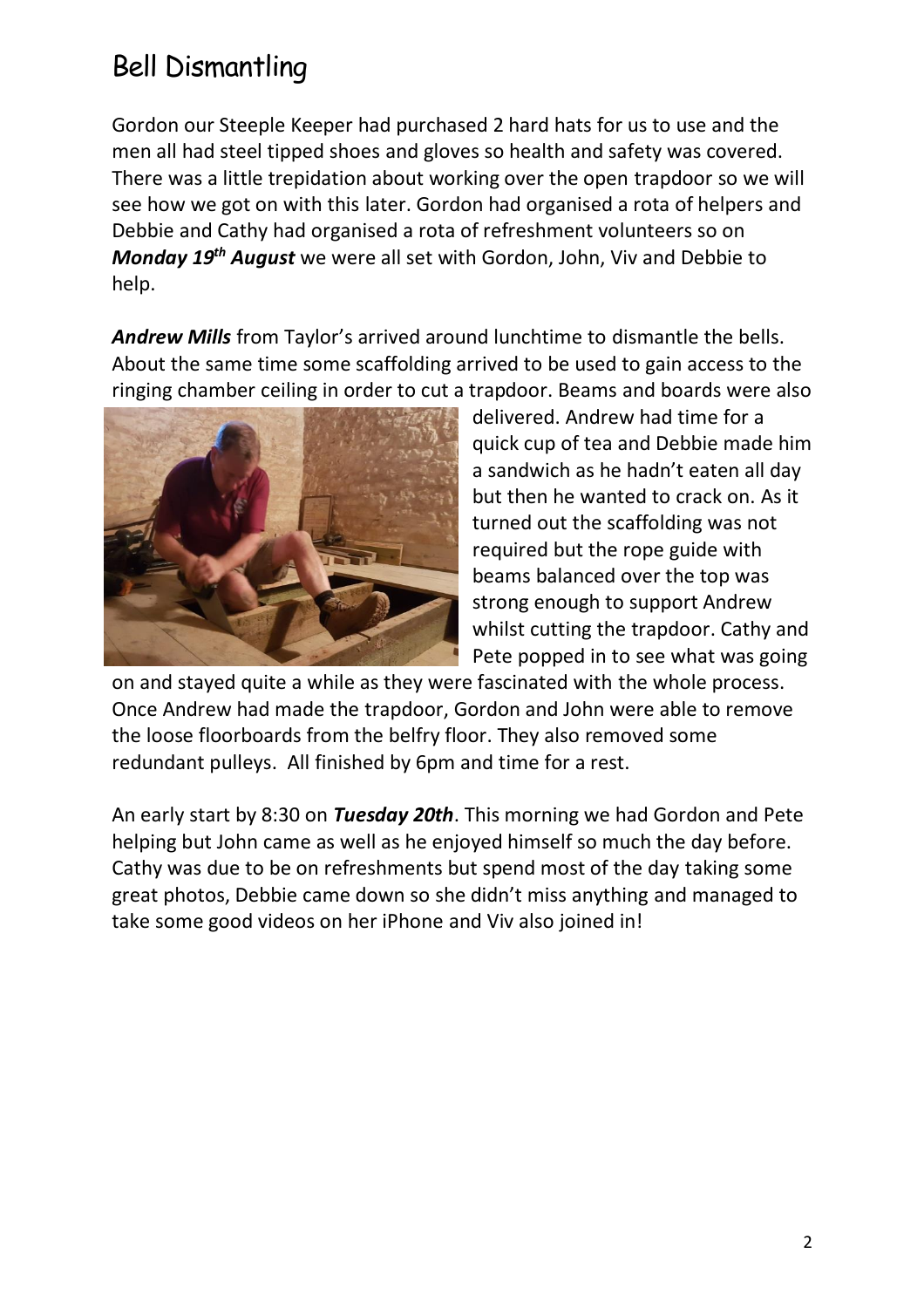A beam was placed on the ledges above the bells and across the exit to the roof so that the pulleys could be attached to this. Andrew got cracking setting up the pulleys while Gordon and John started unscrewing nuts. *Bell 5* was the first one down as it was immediately above the trapdoor with Pete directing it through the trapdoor. By 9:20 the first bell was down with Andrew guiding it to a safe position on boarding put on the Ringing Chamber floor. Time for a quick photo for Debbie and Cathy with bell 5. Our oldest *Bell 4* landed just before 10am and was received by Viv who has been ringing it on and off for 40 years.



The third bell down was *Bell 3* and 1 and 2 were still tucked inside the raised frame. Three bells safely down by 11am. Time for a short coffee break. Now some of the frame had to be dismantled to get at *Bell 2* and *Treble*. Gordon managed to get out the first nut at 11:30 so the 2 bells were safely lowered to the ground by 1pm. By now the fears of working over the open trapdoor were abandoned as it was not as scary as had been imagined.

Time for lunch. Cathy and Viv were released to make the sandwiches but ensuring health and safety rules they still wore their hats and made sure they had white bread for Andrew. We had a beautiful day so were lucky to be able to enjoy lunch outside where we were joined by Ben who was on duty for the afternoon.



Andrew knew we were going to have a problem with the tenor as it was going to be too wide to pass through the frame where the fifth had hung. The headstock had to be removed but still no luck despite tipping is slightly and pushing it with some hefty boots! Nuts and bolts were removed from the frame but then they had

to get out the angle grinder. There was a lot of banging going on as the frame was being beaten into submission to gain an extra half inch. The bell was turned to try to find a narrower diameter and eventually by 4:50pm the tenor was being lowered. All finished by 6pm but we decided we were too worn out to cook so a few of us met at the Rose and Crown for an evening meal and then crashed out early. It was a great end to an exciting day and one we will remember for a long time.